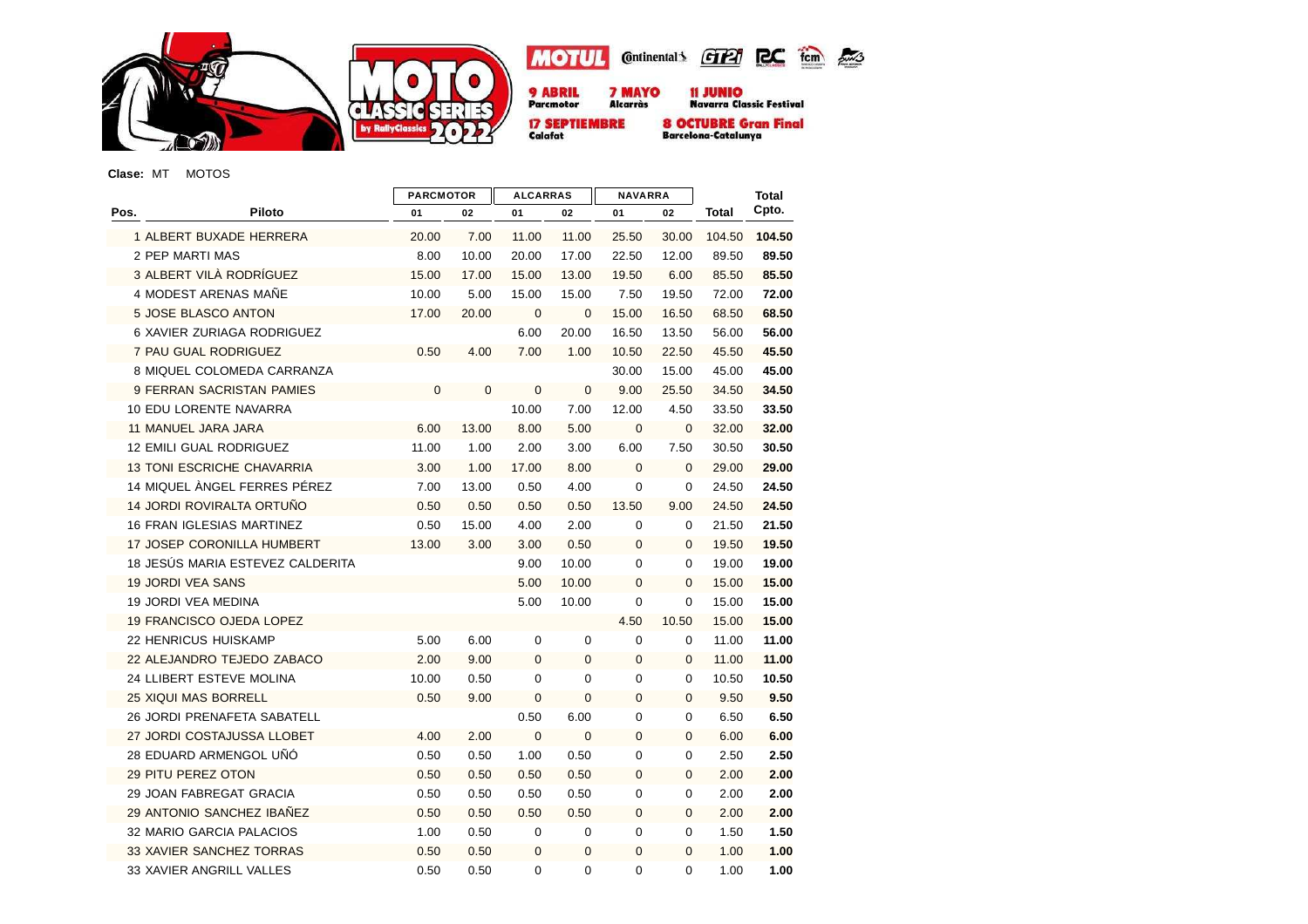

## **Clase:** MT MOTOS

| <b>PARCMOTOR</b> |      | <b>ALCARRAS</b> |          | <b>NAVARRA</b> |             |          | Total    |
|------------------|------|-----------------|----------|----------------|-------------|----------|----------|
| 01               | 02   | 01              | 02       | 01             | 02          | Total    | Cpto.    |
| 0.50             | 0.50 | $\Omega$        | 0        | $\Omega$       | 0           | 1.00     | 1.00     |
| 0.50             | 0.50 | $\Omega$        | 0        | $\Omega$       | 0           | 1.00     | 1.00     |
| 0.50             | 0.50 | $\Omega$        | $\Omega$ | $\Omega$       | $\Omega$    | 1.00     | 1.00     |
|                  |      | 0.50            | 0.50     | $\Omega$       | $\Omega$    | 1.00     | 1.00     |
| 0.50             | 0.50 | $\mathbf 0$     | $\Omega$ | $\Omega$       | $\Omega$    | 1.00     | 1.00     |
| 0.50             | 0.50 | $\Omega$        | $\Omega$ | $\Omega$       | $\Omega$    | 1.00     | 1.00     |
| 0.50             | 0.50 | $\mathbf 0$     | 0        | $\Omega$       | 0           | 1.00     | 1.00     |
|                  |      |                 |          | $\Omega$       | $\mathbf 0$ | $\Omega$ | $\bf{0}$ |
|                  |      |                 |          |                |             |          |          |